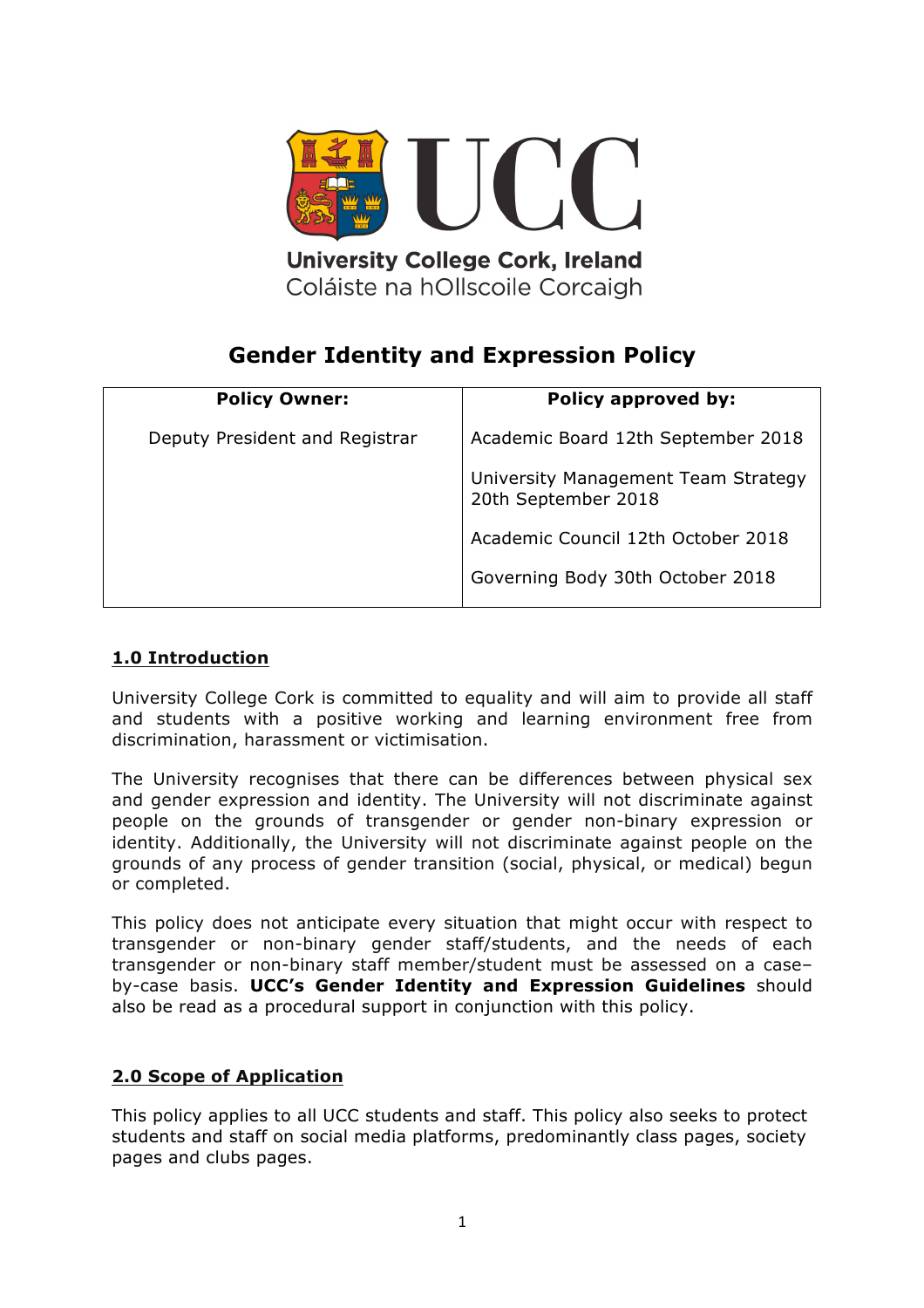## **3.0 Definitions**

*See full list of definitions in Appendix 1.*

**Transgender** or **Trans** is an umbrella term for people whose gender identity or gender expression differs from the sex assigned to them at birth and includes people who live permanently or temporarily in one or more genders. The term 'trans' can also be used to describe people who:

- Intend to undergo, or are undergoing social, legal, and/or medical transition at any stage
- Identify as someone with a different gender from that which they were assigned at birth, but who may have decided not to undergo medical intervention, present in clothing worn by the other sex, either permanently or temporarily.

**Non-binary** is a term for people who identify as a gender that is neither male nor female, or who are not male or female exclusively. The term non-binary can itself refer to a specific gender identity, or it can function as an umbrella term which can include (though not always) people who identify as agender, bigender, genderqueer, intersex or neutrois, amongst other identities.

#### **4.0 Purpose of this Policy**

The purpose of this policy is to ensure that University College Cork ensures the protection of all trans and non-binary students, staff, alumni and service users of the University, where all are treated with the dignity and respect to which they are entitled.

University College Cork:

- 1. Will not tolerate discrimination (direct or indirect) in any form, including in discrimination against a person's gender expression and/or identity, in line with all University policies.
- 2. Supports an environment of dignity and respect where everyone can develop to their full potential.
- 3. Will not tolerate the bullying or harassment of any UCC student or staff member on the basis of gender identity and expression. If applicable, such incidents may be dealt with in line with the University policy on the *Duty of Respect and Right to Dignity*.
- 4. Respects the privacy of all trans and non-binary students, staff and alumni and will not, *so far as is reasonably practicable*, reveal any information related to their trans or non-binary status unless required or authorised to do so.
- 5. Is committed to establishing a safe and supportive environment for all students, staff, alumni and the wider University community.
- 6. Will provide the best possible support to UCC students and staff undergoing medical and/or social transition.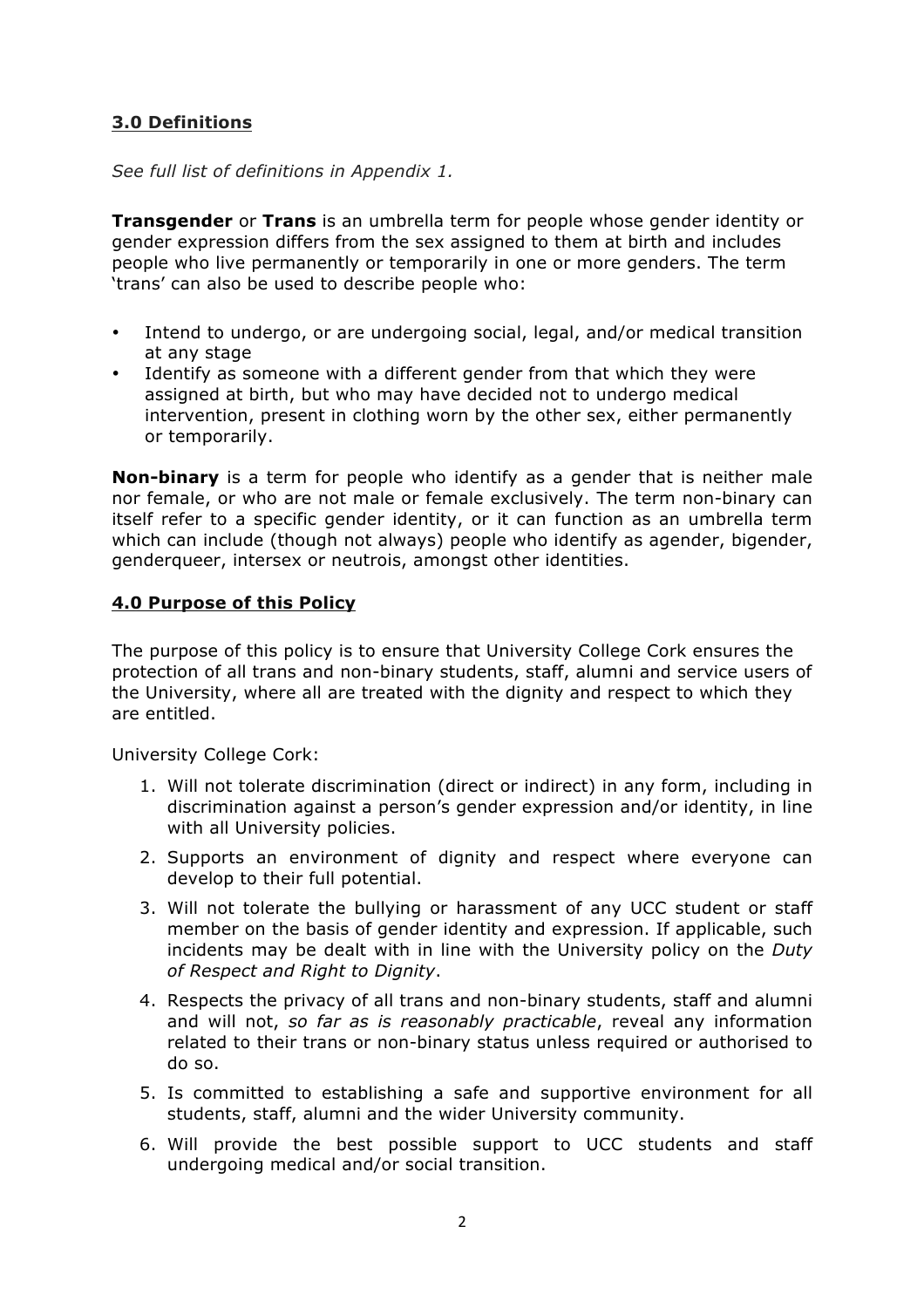- 7. Will seek facilitate any staff member or student who wishes to change their UCC records to match their gender identity and expression by providing clear and easily accessible guidelines on such processes. These guidelines are available in the UCC Gender Identity and Expression Guidelines.
- 8. Will encourage & facilitate training and awareness raising activities for staff and students to ensure a supportive environment.

#### **5.0 Roles and Responsibilities**

The University has overall responsibility for ensuring that all students and staff are fully included in the University community. The University is also responsible for ensuring that any complaint of unacceptable behaviour, inappropriate conduct or discrimination against transgender or non-binary persons is addressed in accordance with the appropriate policy or procedure.

The University will provide support, assistance, advice and training to all relevant departments, offices and staff to ensure they are fully supportive of transgender and non-binary staff and students' gender identity and expression, and to ensure the University is in compliance with legislation referenced in section 6.1. Specifically, the following roles and responsibilities apply in relation to this policy:

#### *All University staff and students:*

- Are expected to read, adhere to and understand this policy document and the UCC Gender Identity and Expression Guidelines;
- Must not jeopardise the privacy of a transgender or non-binary person who does not want their gender identity to be publicly known;
- Are expected to report transphobic and related forms of discrimination noted in section 6.1 to their manager or the relevant University representative;
- Should complete relevant training and awareness activities provided by the University to support compliance with this policy; and
- Are expected to contact relevant supports in section 6.3 if they are in any doubt about the above responsibilities.

#### *Academic Board:*

• University Academic Board is responsible for reviewing this policy and the UCC Gender Identity and Expression Guidelines as recommended by the Deputy President and Registrar;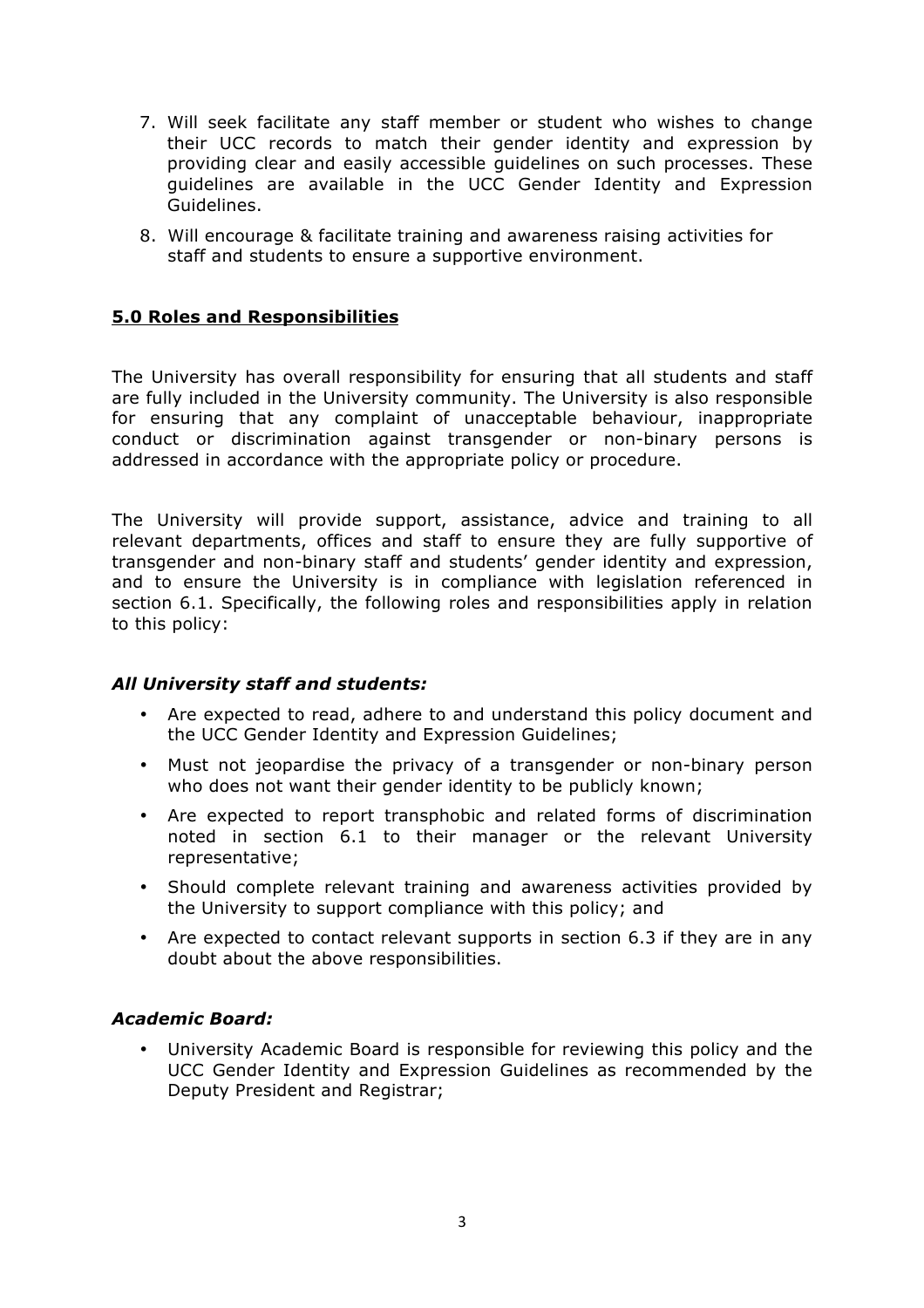#### *University Management Team: Operations (UMTO):*

• Is responsible for approving this policy. Each member of UMTO is also responsible for ensuring compliance with the legislation outlined in section 6.1 and this policy and the UCC Gender Identity and Expression Guidelines in their respective areas of responsibility;

#### *Governing Body:*

• Is responsible for final approval of this policy.

#### *Heads of School/Functional Area*

Heads of School/Functional Area are responsible for:

- Ensuring their School/Functional Area is proactive in supporting the rights and needs of transgender and non-binary persons;
- Ensuring compliance with the legislation noted in section 6.1;
- Ensuring compliance with this policy and the UCC Gender Identity and Expression Guidelines in their respective areas of responsibility, including changing central University or local records for a student or staff member as appropriate;
- Dealing efficiently and transparently in their School/Functional Area with any complaint of transphobic discrimination and related forms of discrimination against transgender and non-binary persons.

## **6.0 Related Documents and Supports**

## *6.1 Legislation*

This policy has been developed having regard to all applicable laws including but not limited to: the Employment Equality Acts 1998 – 2015, Equal Status Acts 2000-2015, Gender Recognition Act 2015, Irish Human Rights and Equality Commission Act 2014 and Data Protection Acts 1988 -2018.

It contrary to University policy to discriminate in any way (including, but not limited to, failure to hire, failure to promote, or unlawful termination) against a staff member/student because of the staff member/student's actual or perceived gender identity.

Unacceptable behaviour includes:

- Refusing to promote a member of staff because they are a trans or nonbinary person.
- Refusing to support a member of staff or a student who is trans or nonbinary.
- Deliberately excluding a trans or non-binary person from any work or work-related activity on the grounds of their gender identity.
- Dismissal of a trans or non-binary person for reasons connected to their gender identity.
- Spreading malicious gossip about a trans or non-binary person.
- Excluding or isolating someone because they are trans or non-binary.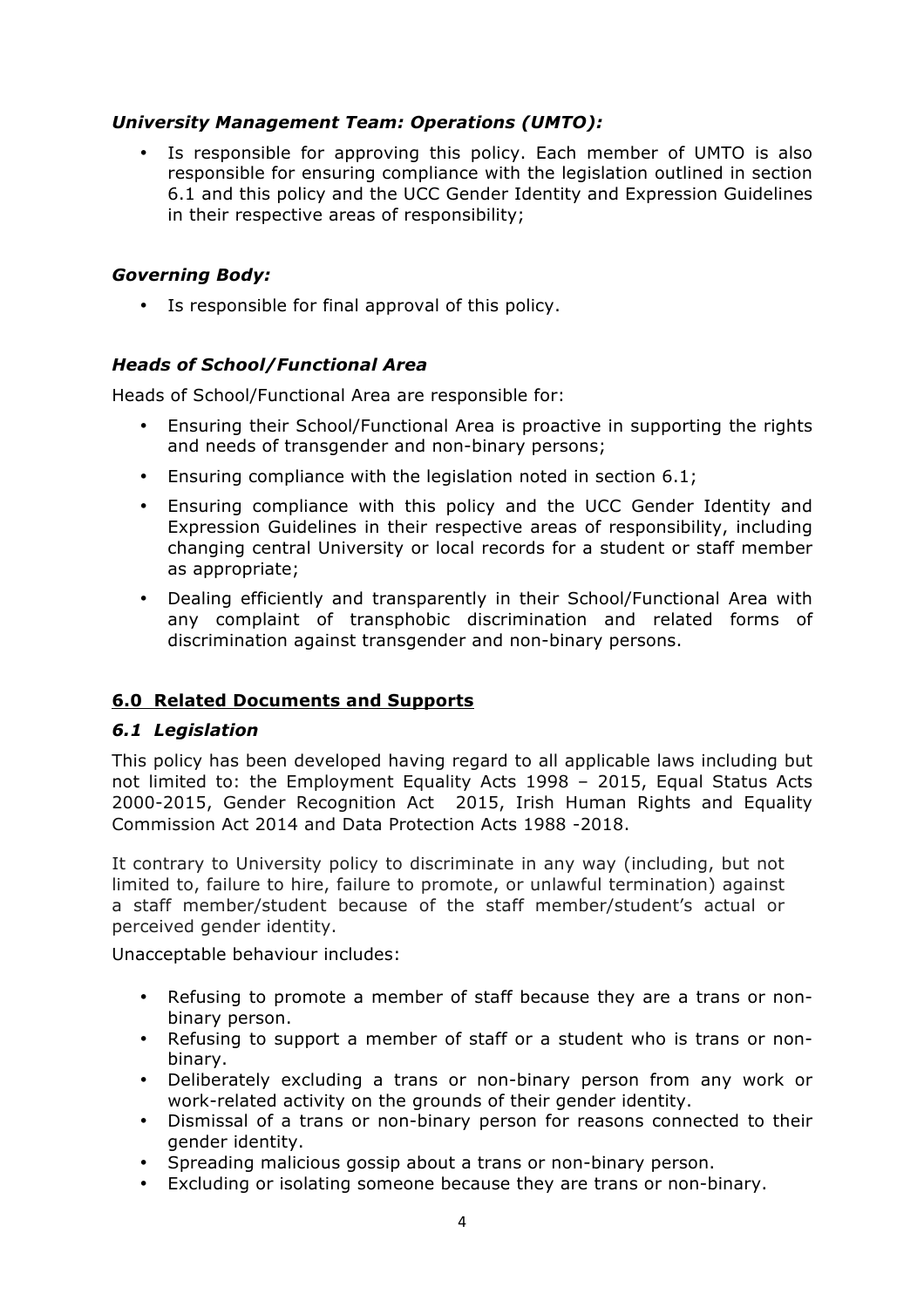- Intentionally revealing the trans or non-binary status of a person to others without permission, by disclosing information to individuals or groups – in other words, 'outing' someone.
- Not respecting a person's gender identity because one thinks the individual is not sufficiently 'convincing' in their gender role.
- Indefinitely refusing to allow a trans or non-binary person to use singlesex facilities appropriate to their gender or forcing them to use genderneutral facilities.
- Refusing or failing to acknowledge that they are living in their selfidentified gender.
- A deliberate, repeated failure to address a person by their proper name and pronoun (she, he, they, etc.)
- Verbally or physically threatening a trans or non-binary person.
- Deliberately and repeatedly invasive questions about medical history and/or anatomy.
- Transphobic jokes, name-calling, or display of pictures that insult or offend.
- Sexual, racist, ageist, homophobic or other forms of harassment which are used to target transgender or non-binary individuals in indirect or alternative ways.

## *6.2 Related University Policies*

There are a number of other related UCC Policies and Guidelines related to this policy, including the Duty of Respect and Right to Dignity Policy https://www.ucc.ie/en/media/currentstudents/documents/DRRDGBApproved.pdf **UCC's Gender Identity and Expression Guidelines** should also be read as a procedural support in conjunction with this policy.

## *6.3 University Supports*

University College Cork provides a range of supports and information for students and staff.

*For Students:*

- Peer advice and support provided through the UCC Student LGBT\* Society https://lgbtsoc.ucc.ie/
- Advice and guidance about Equality Diversity and Inclusion provision at through the Equality Diversity https://www.ucc.ie/en/edi/
- Information and Support through the UCC Student Advisor and Ombudsman https://www.ucc.ie/en/studentombudsman/
- Information and Support through the UCC Students Union Welfare Officer welfare@uccsu.ie
- Counselling Service through UCC Student Counselling and Development https://www.ucc.ie/en/studentcounselling/
- Health Services through UCC Student Health https://www.ucc.ie/en/studenthealth/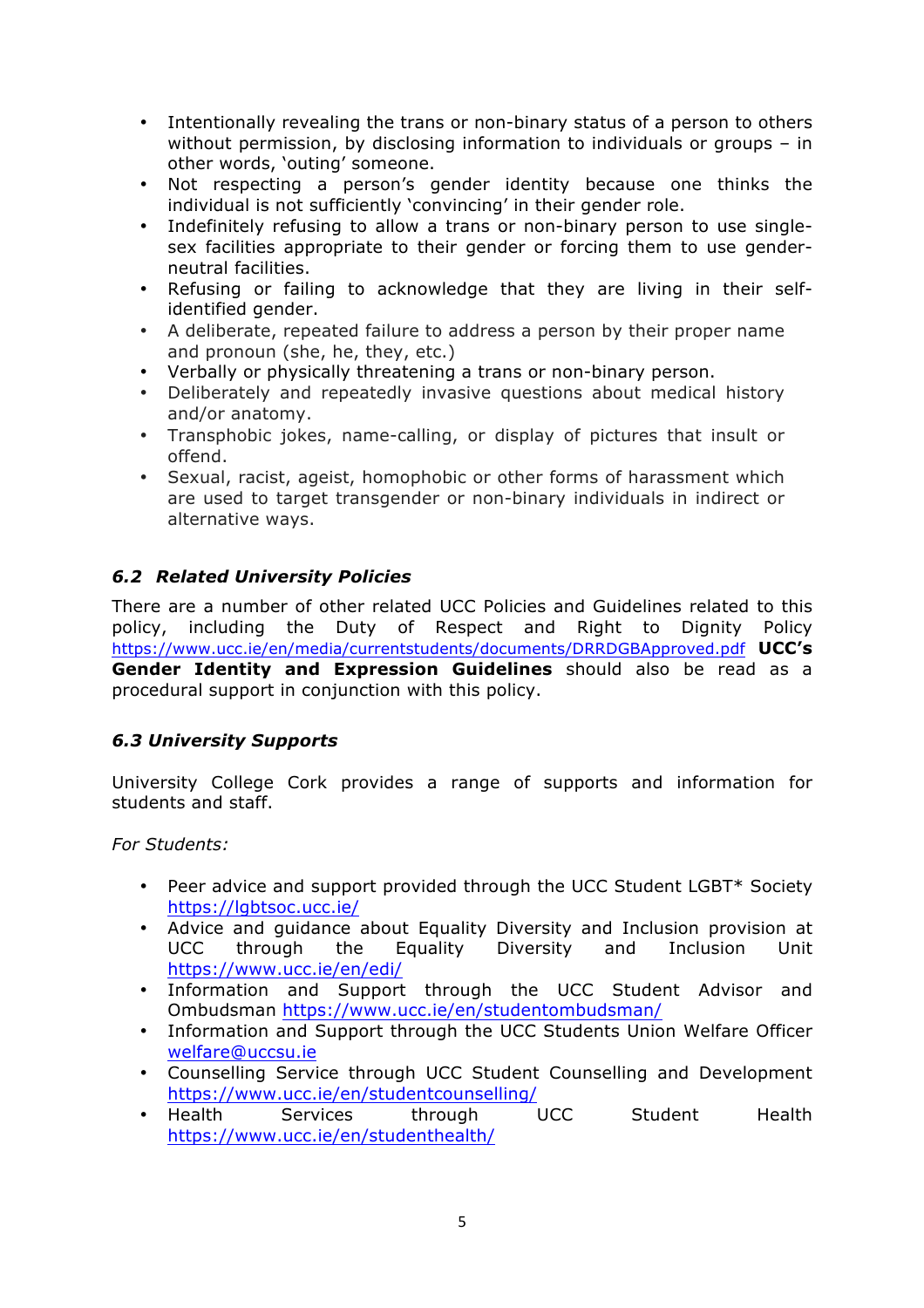*For Staff:*

- Peer advice and guidance from UCC LGBT Staff Network https://www.ucc.ie/en/lgbtstaff/
- Advice and guidance about Equality Diversity and Inclusion provision at UCC through the Equality Diversity and Inclusion Unit https://www.ucc.ie/en/edi/
- Information and support from your line manager
- Information and support from UCC Staff Ombudsman: https://www.ucc.ie/en/staffombudsman
- Confidential 24 hour service through the Employee Assistance Programme https://www.ucc.ie/en/hr/eap/
- Information and support relating to Wellbeing at Work through UCC Staff Wellbeing **Manual Advisor** Advisor
	- https://www.ucc.ie/en/hr/wellbeingdevelopment/wellbeing/
- Information and support from UCC branches of Irish Federation of University Teachers (IFUT: email chair.ucc@ifut.ie), Services, Industrial, Professional and Technical Union (SIPTU: email g.hurley@ucc.ie) and UCC Researcher Staff Association: https://www.ucc.ie/en/rsa

## **7.0 UCC Gender Identity and Expression Guidelines**

A guidance document accompanies this policy and covers the following:

- Accommodation (for UCC students);
- Appropriate Language and Terminology;
- Clubs and Societies;
- Communication;
- Confidentiality;
- Dress Codes:
- Facilities;
- Forms and Questionnaires;
- International Staff and Students;
- Official Student and Staff Records;
- Recruitment;
- References;
- Supporting People who Come Out as Transgender/Non-Binary;
- Supporting Transitioning Processes;
- Training and Awareness Raising.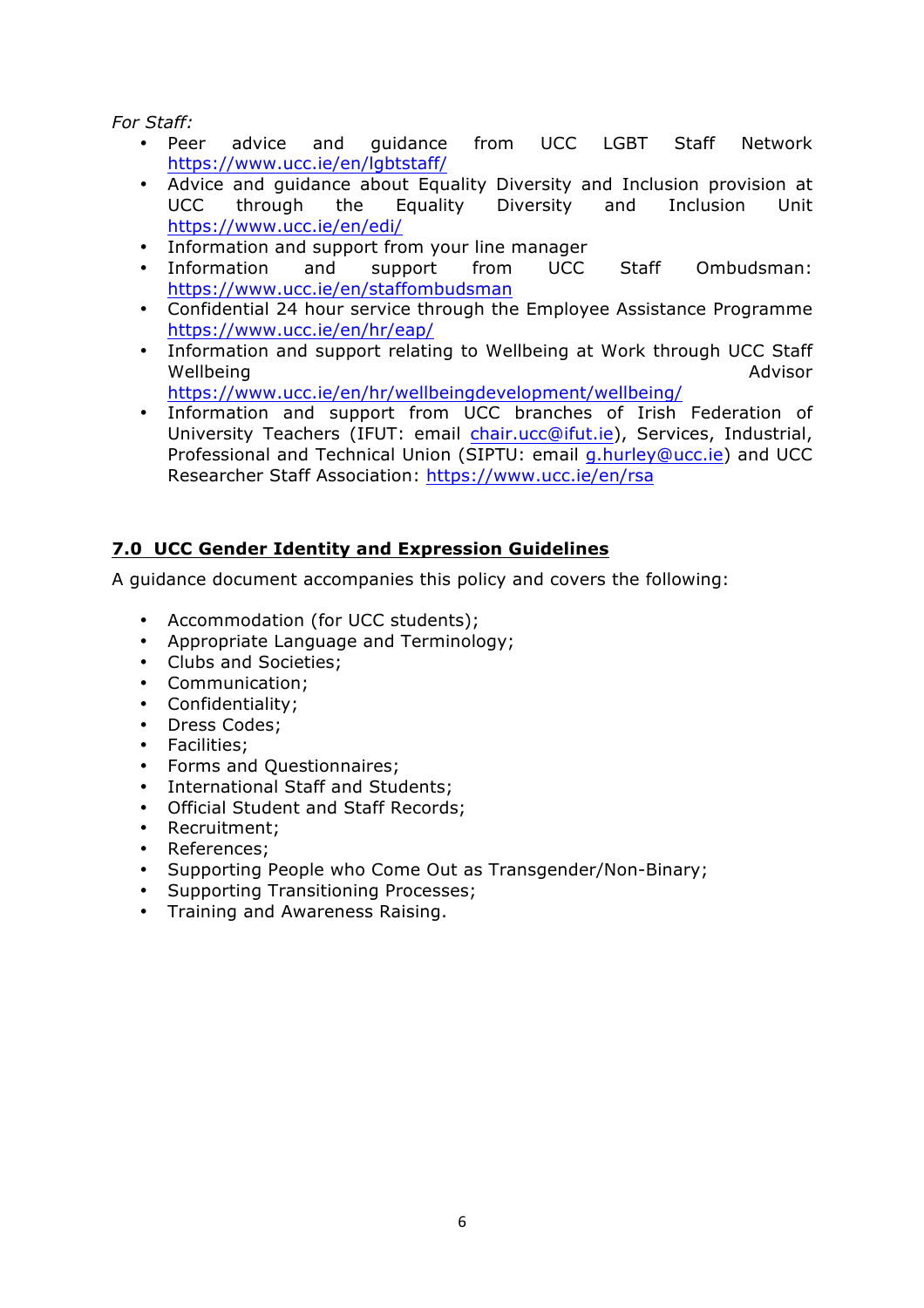## **Appendix 1 Definitions**

#### *1. Gender Identity & Expression Definitions*

Note: staff and students are not expected to be familiar with all terms below; rather they provide a reference point for appropriate language use and concepts related to gender identity and expression.

- **Androgynous:** Having neither a clearly masculine or feminine appearance or blending masculine and feminine.
- **Agender:** Some agender people would define their identity as being neither a man nor a woman while others would define agender as not having any gender.
- **Bigender/Trigender/Pangender:** People who feel they are two, three, or all genders. They may shift between these genders or be all of them at the same time.
- **Cisgender:** Someone whose gender identity matches the gender they were assigned at birth, someone who is not trans.
- **FAAB/AFAB:** Assigned female at birth and female assigned at birth respectively. These terms refer to what gender you were assigned at birth (in this case female, thus you are expected to be a girl/woman). The terms are important because many trans people use them as a way to talk about their gender identity without being pinned down to more essentialist narratives about their "sex" or what gender they "used to be".
- **Gender identity:** An individual's personal sense of what gender they are. One's gender identity may or may not align with their assigned gender, and one's gender identity is not visible to others.
- **Gender expression:** How one expresses their gender outwardly and/or the facets of a person's expression which have gendered connotations in our culture. There is no right or wrong way to express your gender.
- **Gender fluid:** A term to describe non-binary gender identity. Gender fluid individuals experience different gender identities at different times. A gender fluid person's gender identity can be multiple genders at once, then switch to none at all, or move between single gender identities. Some gender fluid people regularly move between only a few specific genders, perhaps as few as two.
- **Gender nonconforming (GNC):** Not fully conforming to gendered social expectations, whether that be in terms of expression, roles, or performance.
- **Hijra:** A term used historically in the Indian subcontinent to refer to persons and communities who are neither male nor female through traditional and cultural understandings of gender roles and identity. Often used to describe a third sex, the term should be used with an understanding of the specific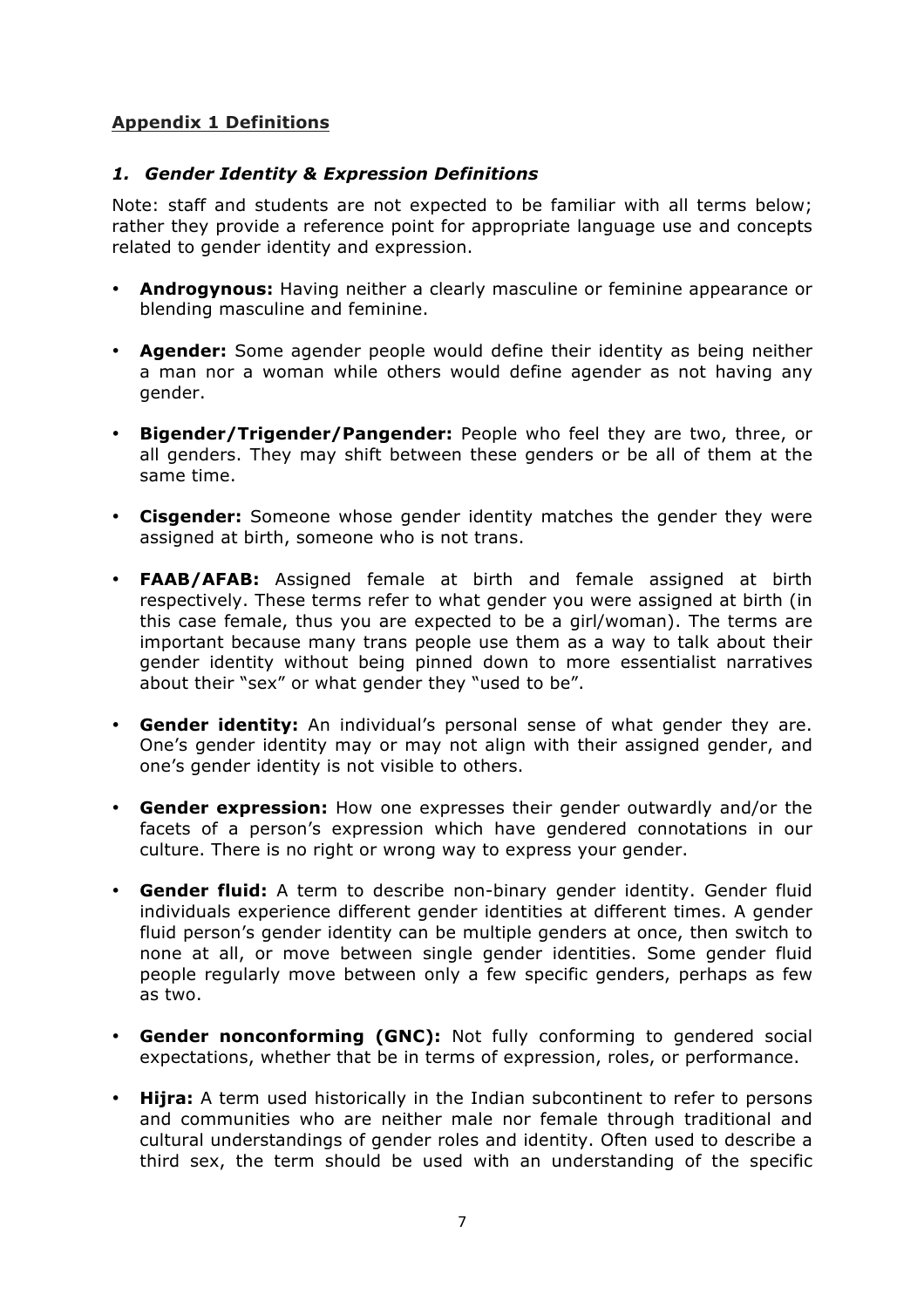social, cultural, political and historical role of hijra persons and communities in South Asian societies.

- **Intersex:** An umbrella term that refers to a variety of people who have one or more of a range of variations in sex characteristics that fall outside of traditional, binary conceptions of male or female bodies. For example, intersex individuals may have variations in their chromosomes, genitals or internal organs like testes or ovaries. Intersex individuals do not always identify as transgender and do not always consider themselves covered by the Trans umbrella.
- **MAAB/AMAB:** Assigned male at birth and male assigned at birth respectively. These terms refer to what gender you were assigned at birth (in this case male, thus you are expected to be a boy/man). The terms are important because many trans people use them as a way to talk about their gender identity without being pinned down to more essentialist narratives about their "sex" or what gender they "used to be".
- **Mukhannathun:** A classical Arabic term and ancient antecendent to the concept of transgender women. The term has significantly featured in Islamic texts and verbal teachings, deeds and sayings, and in scholarship on Islam. The term should be used with an understanding of the specific social cultural, political and historical role of mukhannathun in predominantly Islamic societies.
- **Non-binary:** Non-binary people are those who identify as a gender that is neither male nor female or who are not male or female exclusively. Nonbinary can refer to a specific gender identity, or it can function as an umbrella term which can include (though not always) people who are genderqueer, agender, bigender, neutrois, and others.
- **Preferred pronouns:** The pronouns one prefers to be called, whether they be he, she, they, it, ze, ey, or any other. It is preferable to always ask someone their preferred pronouns if possible, and to not make assumptions about a person's pronouns. Always be sure to respect a person's preferred pronouns, use them, and apologise if you slip up.
- **Two spirit:** A term used to describe some Native North American trans persons through traditional and cultural understandings of gender roles and identity. The term should be used with an understanding of the specific social cultural, political and historical role of two spirit persons in Native American societies. For more see: http://www.tribal-institute.org/2012/B6PP.pdf
- **Travesti:** A term used in certain Latin American contexts to describe a person assigned male at birth who may identify female, undergo a gender transition process, and/or express their gender identity according to feminine norms. The term should be used with an understanding of the specific social, cultural, political and historical position of travesti persons and communities in Latin American societies.
- **Trans:** An umbrella term which can be used without offence for people whose gender identity and/or gender expression differs from that which is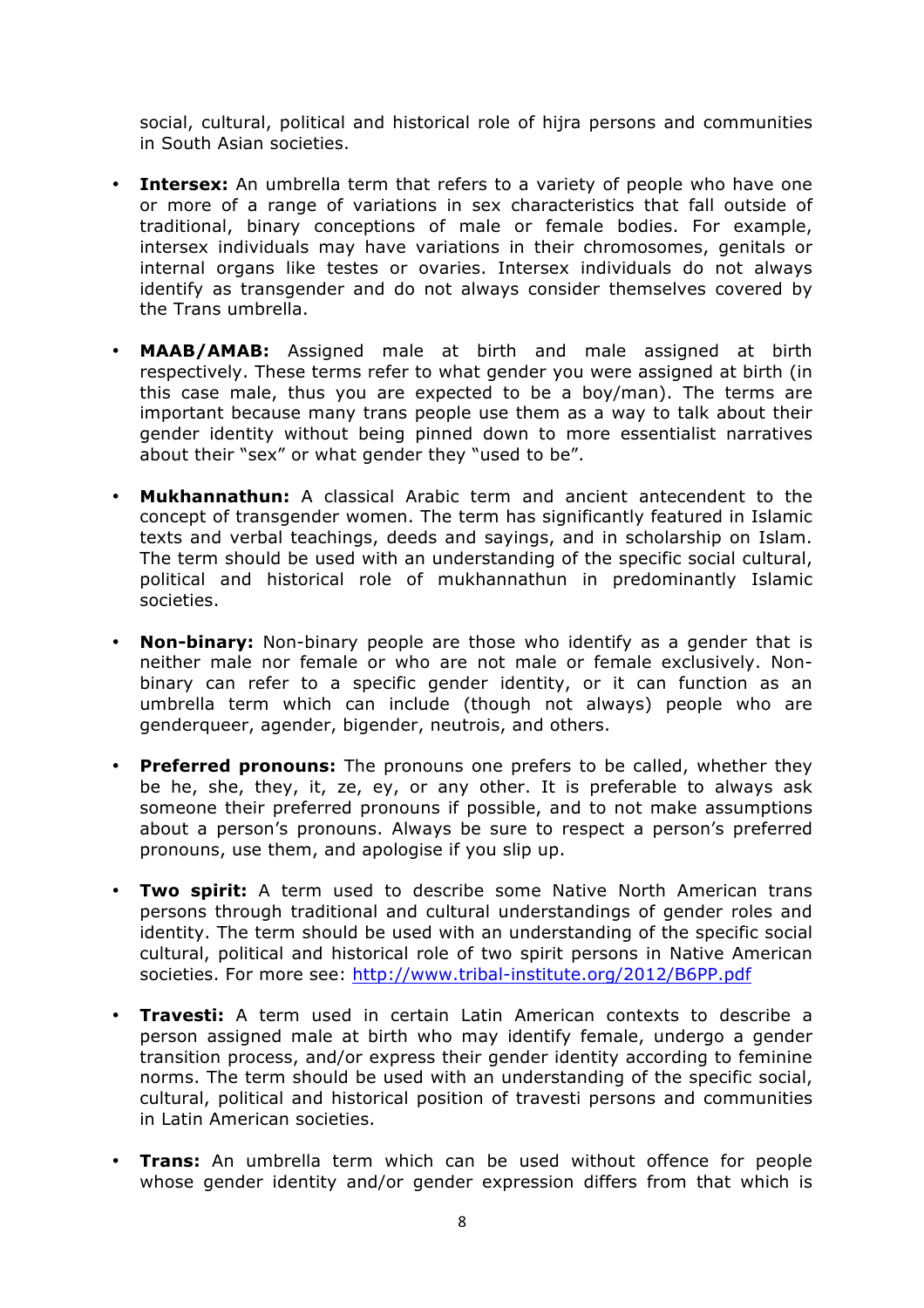usually associated with the sex assigned to them at birth. This term can include diverse identifications such as: transsexual, transgender, crossdresser, androgynous, agender, genderqueer, gender variant or differently gendered.

- **Transgender:** An umbrella term for people whose gender identity or expression does not match the gender they were assigned at birth. "Transgender" can include transsexuals, cross dressers, drag kings/queens, masculine women, feminine men, and all those who defy what society tells them their "gender" should be.
- **Trans man:** A man who was assigned female at birth.
- **Trans woman:** A woman who was assigned male at birth.

#### *2. Sex and Gender Definitions*

- **Sex:** The designation of a person at birth as male or female based on their anatomy (genitalia and reproductive organs) or biology (chromosomes and hormones).
- **Gender:** A complex combination of roles, expressions, identities, performances, and more that are assigned gendered meaning by a society. Gender is both self-defined and society-defined. How gender is embodied and defined varies from culture to culture and from person to person. Gender might be more appropriately understood as a spectrum of possible identities and ways of expressing oneself, rather a simple male/female binary.

#### *3. Intersectionality and Multiple Identities*

- **Intersectionality:** The fact that we all have multiple identities (e.g. gender, race, faith/beliefs) and that every part of our identities is connected. Our identities intersect in differing combinations depending on context. Certain intersections of identity can give people privilege and power, or lead them to face oppression. For example, as trans people of colour transition, they may be subject to different racial stereotypes inside and outside the LGBT community. A trans person living on a low income may find it difficult to pursue their own transition path due to certain costs involved. A person of colour's experience of being trans can also frequently be erased by predominantly white Western definitions of what a trans person is (see for example, the terms hijra, mukhannathun, travesti and two spirit above).
- **LGBT:** A common acronym which stands for lesbian, gay, bisexual, and transgender/trans. There are other variations similar to this acronym, such as LGBTQQIAA which stands for lesbian, gay, bisexual, transgender/trans, queer, questioning, intersex, asexual.
- **Sexual Orientation:** Refers to a person's physical, emotional or romantic attraction to another person. Sexual orientation is distinct from sex, gender identity and gender expression. Trans people may identify as lesbian, gay, heterosexual, bisexual or asexual.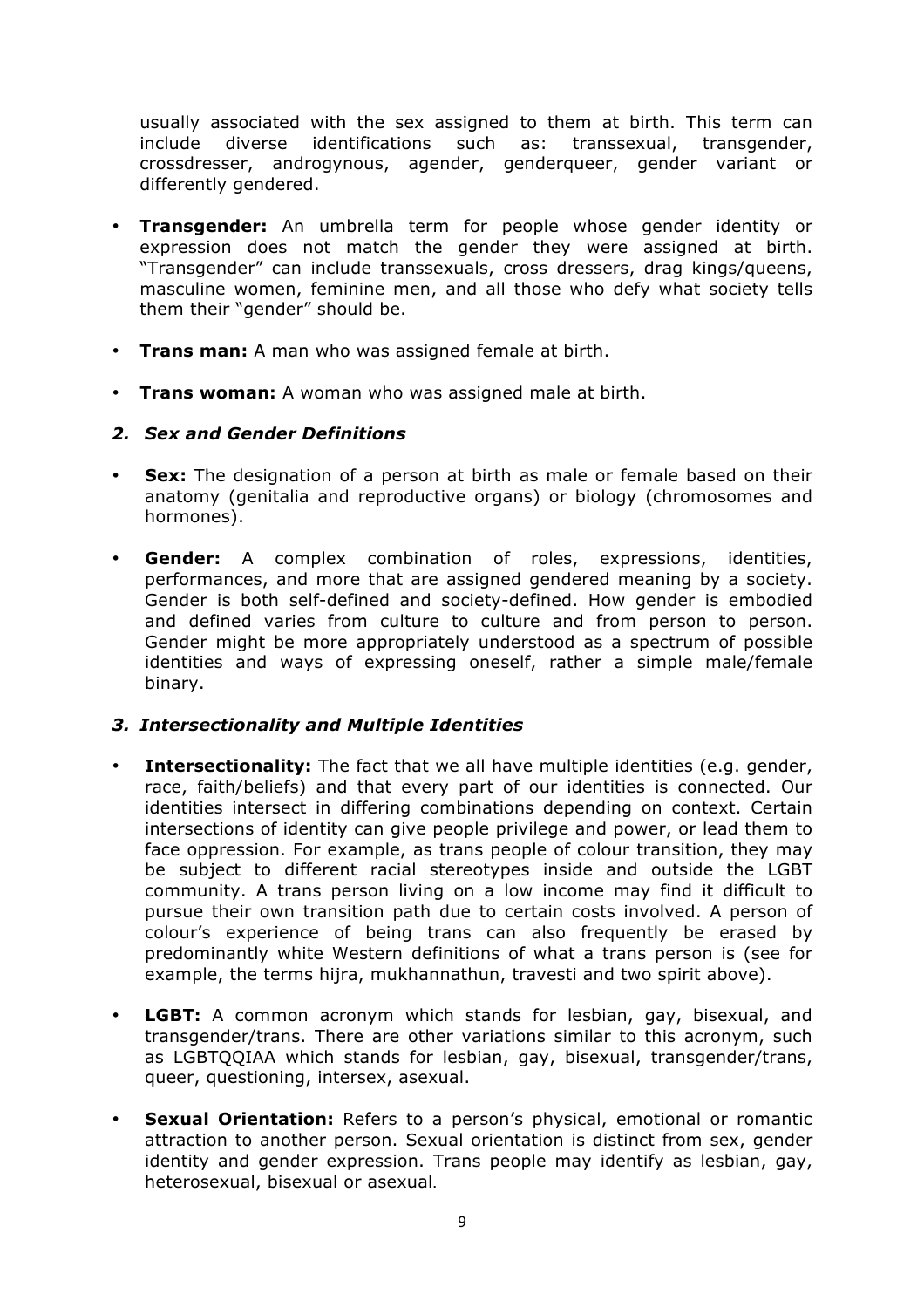#### *4. Gender Identity and Expression Practices and States*

- **Bottom surgery:** Any of a variety of gender-related surgeries dealing with genitalia. They can include: vaginoplasty, phalloplasty, vaginectomy, metoidoplasty, orchidectomy, scrotoplasty and others.
- **Dysphoria:** Unhappiness or sadness with all or some gendered aspects of one's body, or in response to social misgendering. Some trans people experience and/or use the term dysphoria, some do not.
- **Outing:** To out oneself is to share an identity that was previously unknown to people, usually referring to sexual orientation or gender identity. You should never out someone without their consent.
- **Passing:** When used by trans people it can either mean that one is being read as the gender they identify as or that one is being read as cisgender. For example, a trans man who people read as a man, most likely a cis man.
- **Top surgery:** This term can refer to any gender-related surgery dealing with a person's chest such as breast implants, mastectomies, and breast reduction surgeries. This term is more commonly associated with mastectomy procedures however.
- **Transition:** To transition can mean a lot of things but a broad definition is the process trans people may go through to become comfortable in terms of their gender. Transitioning may include social, physical, mental, emotional and legal components and may not fit into the narrative we are used to seeing. Transition may or may not include things like changing one's name, taking hormones, having surgery, changing legal documents to reflect one's gender identity, coming out to loved ones, dressing as one chooses, and accepting oneself among many other things. Transition is an individual process with multiple, differing pathways.
- **Pre-op/post-op/non-op:** These terms refer to what gender-related surgeries a person has had, plans to have, or does not want to have. Pre-op (pre-operative) means the person plans to or wants to have some form of gender-related surgery but has not yet, post-op means they already have had some form of gender-related surgery, and non-op refers to trans people who do not desire any gender-related surgeries. These terms should not be used to define a trans person nor should they be applied to trans people without their consent.

#### *5. Directly and Indirectly Discriminatory Practices and Systems*

• **Arbitrary gender attribution:** The act of categorizing people we come into contact with as male, female, or unknown, based on personal assumptions. Gender attribution is questionable because it can lead to misgendering people. One can never know a person's gender identity just by looking at them.